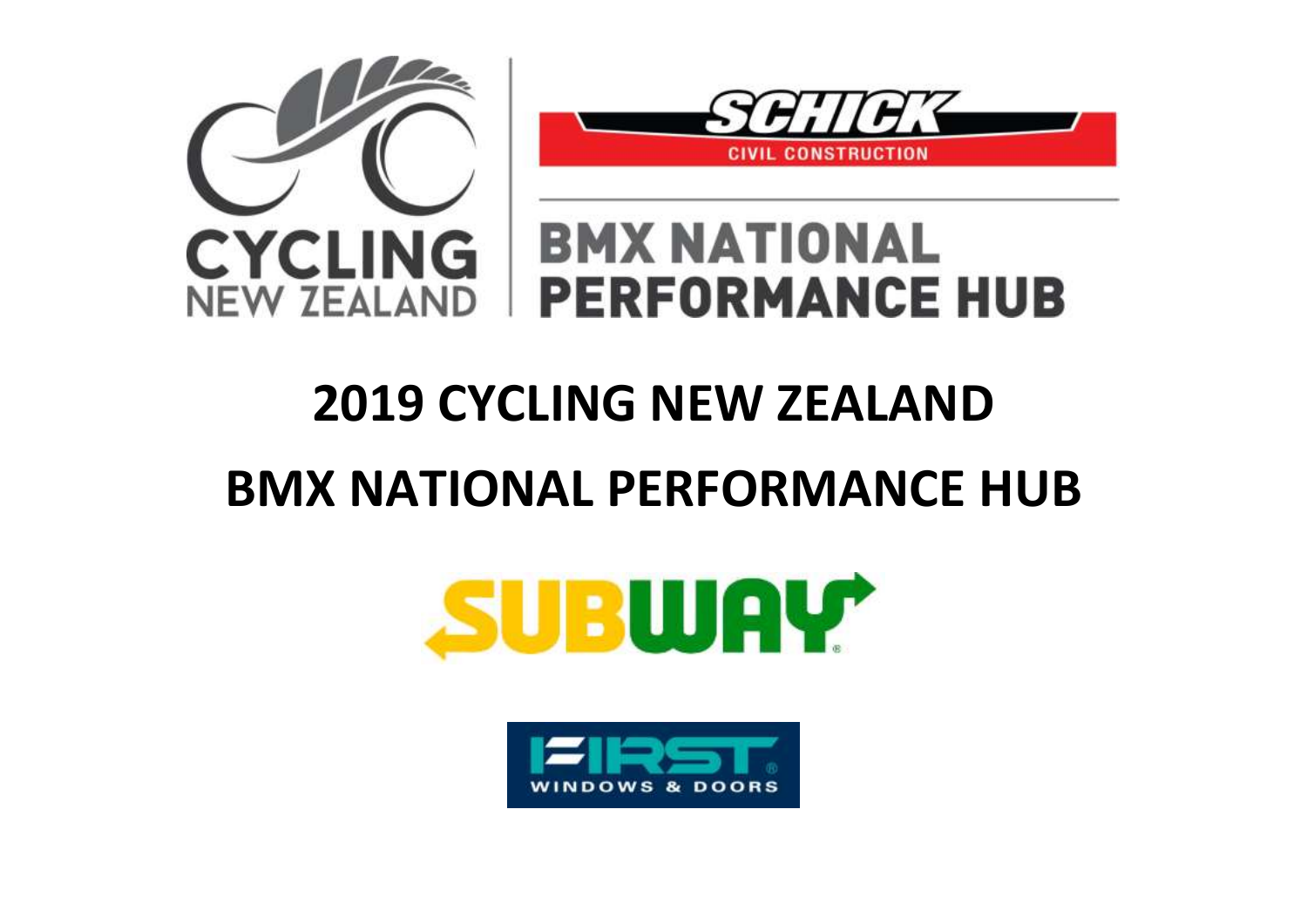#### **BMX NATIONAL PERFORMANCE HUB – CYCLING NEW ZEALAND**

#### **ESTABLISHMENT OF NATIONAL BMX HUB: WHAT IS THE HUB?**



#### **Established:**

The Cycling New Zealand National BMX Hub was launched in May 2018

**Goals:**

To enable riders to take the next development step. To enable athletes to lay foundations while gaining knowledge and understanding what will be required of them when entering a high performance system, program/space.

**Age Targeted:**

UCI 15 – UCI 19 (understanding that landscapes change and move)

**•** Space Capacity:

10-15 rider's total

**Resources delivered:**

#### *Compulsory:*

- Workshop attendance (Nutrition, performance psychology, social media etc.)
- School holiday training camps
- Individual performance plans (IPP)
- Testing data both in the gym and on the track
- 2 x BMX Track training sessions with the team (If Waikato based). If non Waikato based, these sessions are optional

#### *Optional:*

- BMX coach
- Strength and Conditioning coach
- Training Programs (Sprints, Track, Watt Bike, Gym)
- International race attendance with the team
- Attend 2 Gym sessions per week (Waikato based)
- Gym membership fees subsidised up to \$300. Waikato based: Avantidrome, outside of Waikato, your choice.

#### *Not supplied:*

- Physio
- Doctors/medical
- One on one Nutrition, psych, athlete life.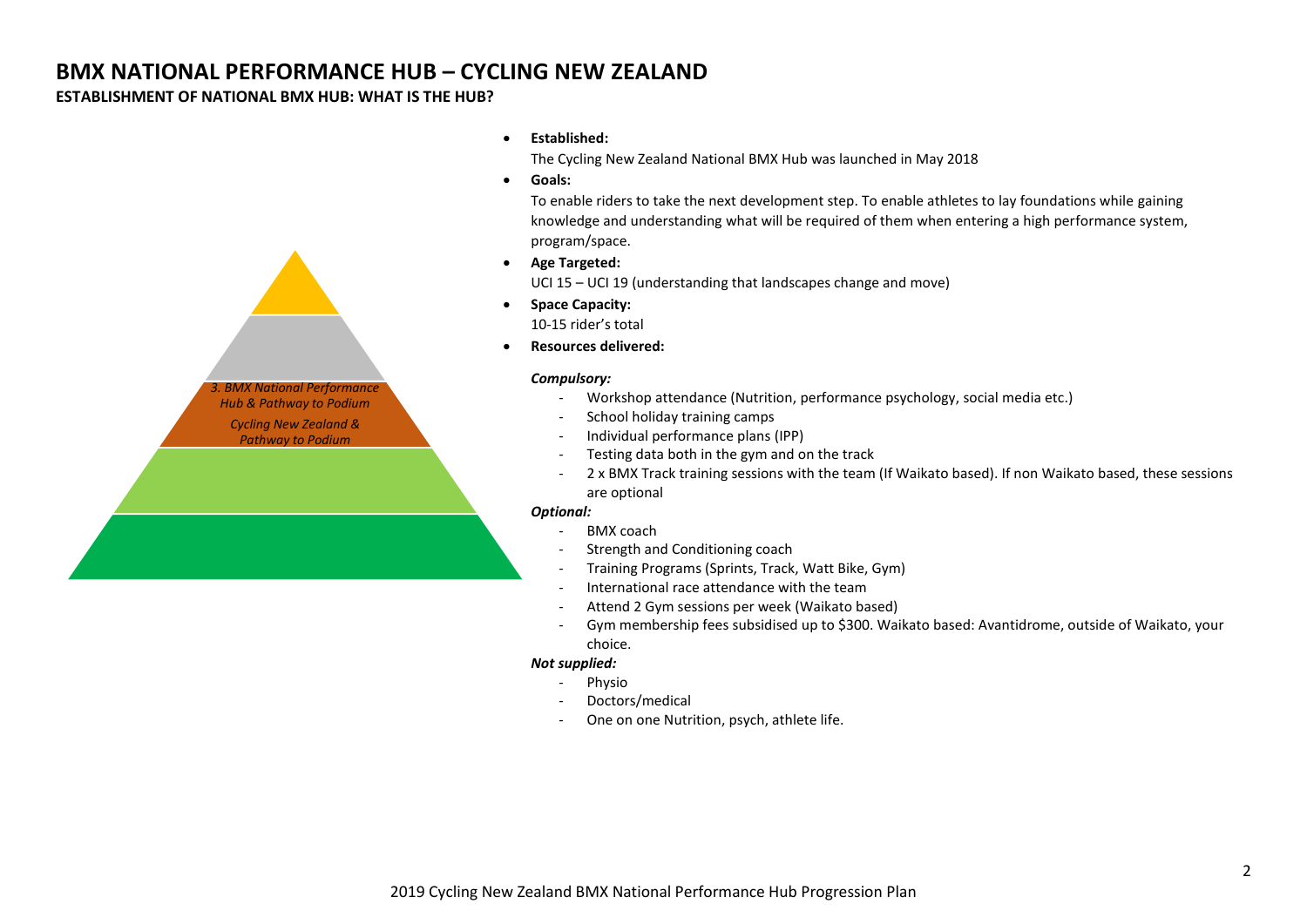#### **UNDERSTANDING THE DEVELOPMENT SPACE:**

With this area being created, multiple aspects will be accounted for within the development space. If one is to truly understand the development space, multiple factors need to be considered when inviting athletes to be a part of this program. As per the KPI/Identification process stated below, athletes are recognised on past/current results, performances, physical measures, professionalism, psychological measures, attitudes, positivity, tactical smarts and more. However, most importantly within a highly skilled pressure based sport such as BMX, skill acquisition is considered the MOST central KPI within this space; as skills along with tactical smarts, are the only true measure of importance.

#### **PATIENCE**

Further, research proves that athlete development happens over time and does not occur in the short term. Therefore to give an athlete an honest opportunity at their own development, 2-3 years focus is required. Imperative for consideration are athletes and or riders who have been through 2-3 years of current HPSNZ (P2P or carding), overseas and/or Hub style systems, where athlete development is at the forefront.

The overarching aspects to consider would be weather the rider is showing a rise in the above factors of athlete development? Is the rider engaged in the program? Is the rider developing towards positive international performances?

#### **CONSIDERING LATER DEVELOPMENT**

Within international racing, what needs to be highlighted is the transfer rate of which 15+ age groups transfer into junior championship classes, then into Elite championship classes by way of success and or result based performances.

For males, there are only 8 male and 10 female examples of riders who have had a significant success rate throughout their development on a world stage and into Elite. The question really remains, not considering the aforementioned riders, how many other riders have transferred through age groups outside of that? Hundreds, potentially thousands.

With females, this is a little different due to the smaller amount of numbers on a world stage. A higher successful transfer rate is seen through the age groups with their limiting factor being skill based. With this in mind, race performances are only a very small piece of the development puzzle.

#### **RECOGNISING SKILLSET IMPORTANCE IN DEVELOPMENT**

When highlighting BMX racing skills, what is known, is the skills needed such as jumping and manualing is crucial to one's performance. These skills among various others are on a slower development timeline than other aspects such as the physical component. Fundamental skills needed within BMX racing takes time, on average, between 4-5 years to develop, and another 1-2 years to master. Physical signs of improvement can be seen within 12 – 24 weeks of physical based training. While there are outliers, this is an expert agreed upon model. Therefore, BMX racing skills and tactics are critical aspects considered within development spaces.

#### **BEHAVIOURS**

If athletes are to transfer through development spaces into high performance structures within the sport, there are clear high levels of expectation when it comes to high ability and overall professionalism.

Within the development spaces, multiple levels of behaviours, standards and professionalism will be assessed and built in to allow the maturity level captured of 15+ to be moulded into best preparing them for high performance. Multiple factors can impact this but what is key, is the need to develop, maintain behaviours, standards and professionalism both on and off the bike and in one's competitive performance.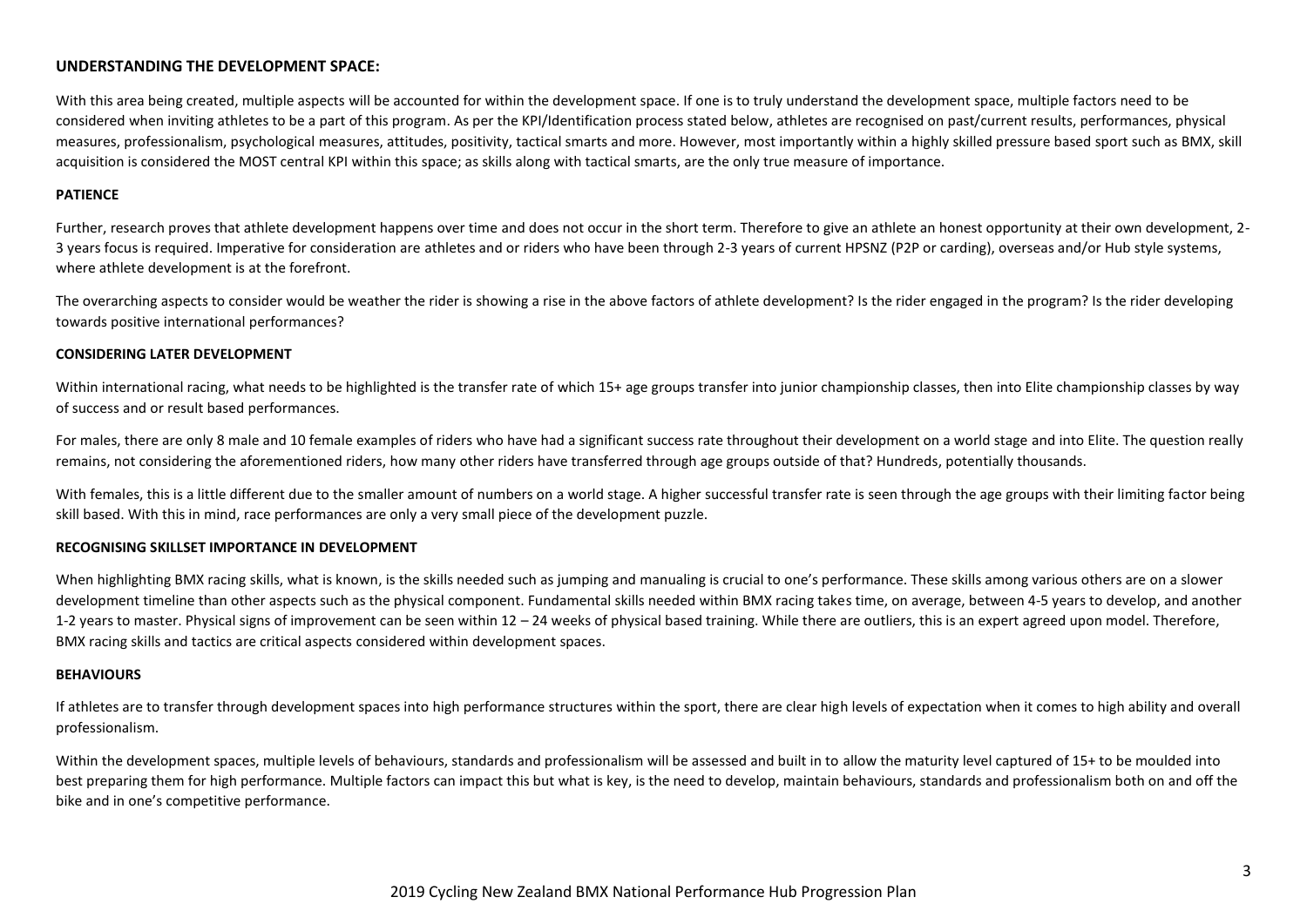#### **CONCLUSION**

The traditional model of rider's race results and performances impacting rider inclusion into a structure or program such as the Cycling New Zealand National BMX Hub are only a very small weighting factor within this space. As highlighted, a development space is a loose system and a lot of unknowns come into the equation. What can be noted as impacting a rider's entry into such a space, is a rider's skillset, tactical ability, mind-set and an individual's stage of development within previous or current development spaces.

#### **CONSIDERATIONS OF THE DEVELOPMENT SPACE:**

#### **Is this rider coachable?**

- Is the rider open minded to new/old approaches to training?
- Is the rider willing to push boundaries never been crossed before?
- Is the rider willing to continually be challenged in training both
- physically but most importantly skilfully week in week out
- jumping pro sections, first straights forwards and backwards etc.

#### **Significant signs of an Elite skillset:**

- Is the skill sets tracking and showing signs of an
- Elite level demands?
- Are they demonstrating large portions of prowess in:
	- o Pro sections?
	- o First straights?
	- o Jumping off the 8m hill?

#### **Showing progressive signs of improvements:**

- Is the rider progressing within training and performances
- both on and off the track?
- Is their skillset lifting?
- Are their physical numbers showing signs of improvement?



#### **Athlete buy in/Engagement:**

- Is the athlete buying into training sessions?
- Are they engaging in the program?
- Are they utilising the resources available to them?
- Are they engaging within the program? Are they invested in improving?

#### **Psychological:**

- Are they displaying a positive attitude?
- Do they work hard?
- Do they work with others knowing they race in an individual sport? Are they responsible?

#### **Professionalism:**

- Understanding that the development age within the sport is largely full of school students, are they willing to act professionally within the sport?
- Are they able to hold a standard within the sport to which is responsible?

| <b>REGIONAL PROGRAMMES</b> | <b>CYCLING PERFORMANCE HUB</b> | <b>HIGH PERFORMANCE</b><br>PROGRAMME |
|----------------------------|--------------------------------|--------------------------------------|
| <b>TALENT DEVELOPMENT</b>  |                                |                                      |
|                            | <b>ELITE DEVELOPMENT</b>       |                                      |
|                            |                                | ELITE                                |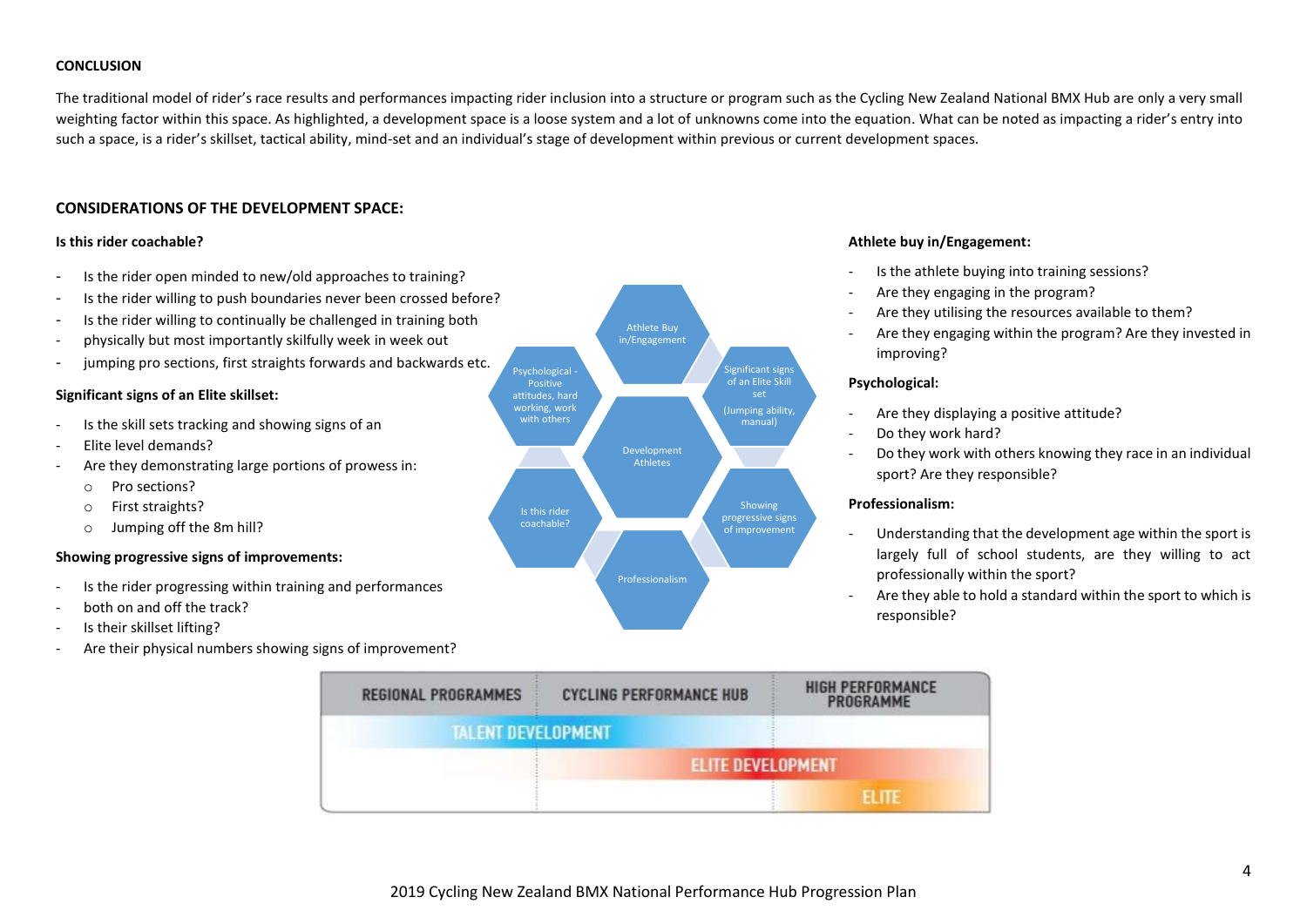

studies in the main Street of

TECHNICAL SKILLS

TECHNICAL

 $\sim$ 

SKILLS

#### ATHLETES ENTERING THE HUB WILL LOOK LIKE:



- Where a rider is unfortunate to miss out on being invited to train within this space, multiple options exist where the rider is able to develop, train and continue their progression with open invitations to hub training sessions within Christchurch and the Waikato.
- **Environments**

Straight consistently (5 times or more in a row)

straight pro set consistently (5 times or more in a row)

\* Double/Triple/Quad Manuals

\* Display abilities to ride in packs and display skills under pressure

\* Display ability to jump all pro sets above in packs

some jumps around a SX track (NH & ROT when built)

#### **Female:**

double (3rd jump) consistantly (5 times or more in a row)

second jump consistantly (5 times or more in a row)

straight consistently (5 times or more in a row)

hill (10 times or more in a row)

\* Jumping through Cambridge third straight consistently (5 times or more in a row)

\* Jumping multiple jumps through Chritchurch citys third straight consistently (5 times or more in a row)

\* Manual Te Awamutu, Cambridges first straight/second/Third straight jumps competently

\* Manual Christchurch citys 2nd/3rd straigtht competently



- In some cases, riders entering the program may or may not fully display the above aspects but will display the majority
- As stated above, environments change. With this evolution, new benchmarks will continue to develop and be created within this space.
- As shown clearly above, technical skills are of the utmost importance upon entering this space. As seen working through mental to physical and onto performances, the priority through each stage drops with performance's being of the least priority. Further, what is shown below of exiting the space, rider's performance becomes more of a priority and the technical skills are lower as the rider will display a greater skillset.
- Where multiple riders display all of the above attributes, the ''understanding the development space'' equation comes back into the forefront of
-